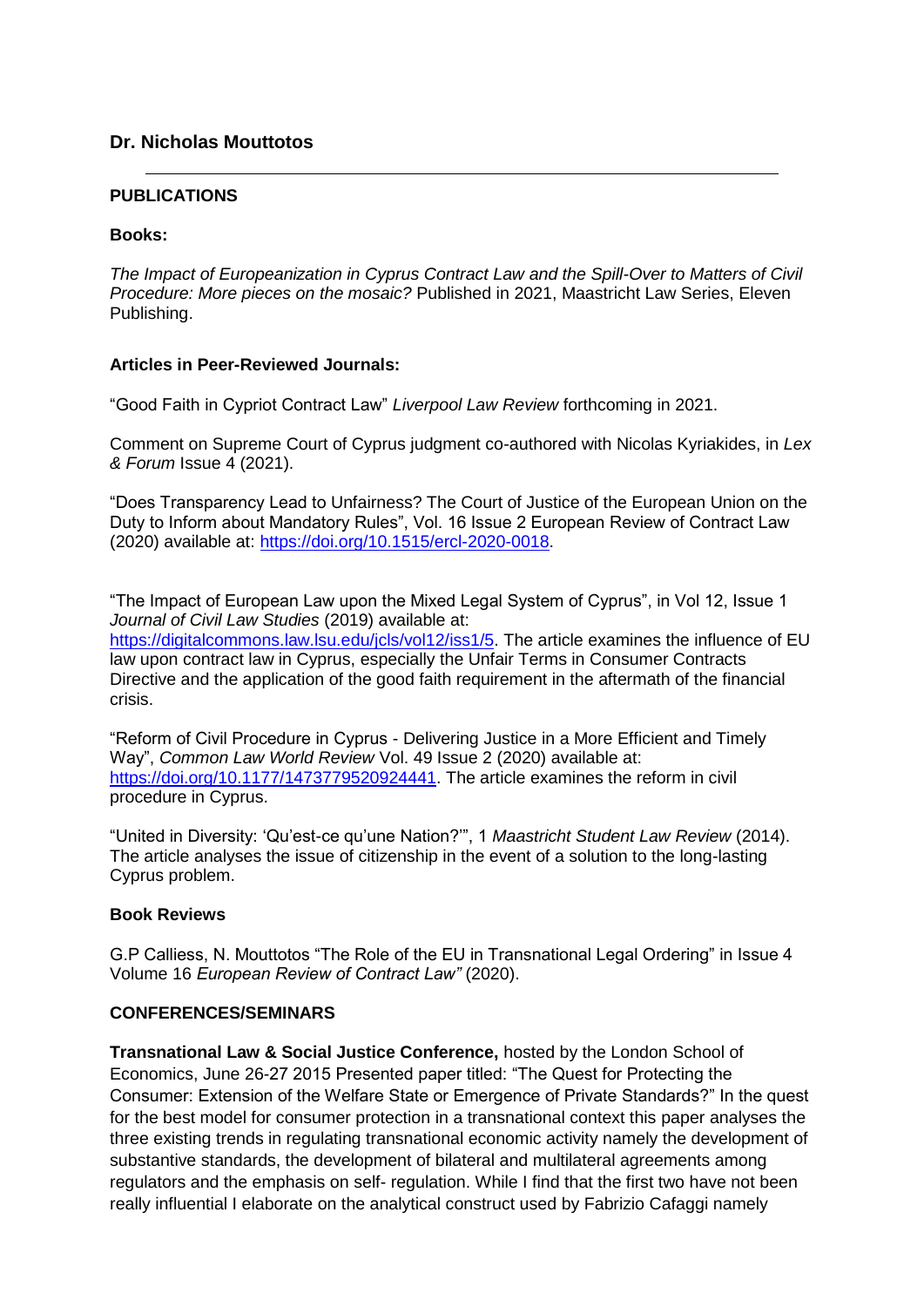Transnational Private Regulation. One of the most advanced mechanisms of such transnational private regulation is found in the area of food safety. Therefore, this paper explained the experience of private standards in food safety regulation as a potential model that can be developed in the area of consumer sales.

### **British Association of Comparative Law Postgraduate Research Workshop on Comparative Law,** Institute of European and Comparative Law, University of Oxford, April 12- 13 2016

Presented my work on 'mixed jurisdictions' and 'systems competition' which takes the view of a national lawmaker importing or imitating rules from other jurisdictions creating a free movement of legal rules. According to the theory of jurisdictional competition, interactions with other jurisdictions creates external competition for the supply of law. This idea has its theoretical foundation on Charles Tiebout's "A Pure Theory of Local Expenditures".

# **ACCESS Europe and CSECL Summer School, 'Contract Law in a Liberal Society',**

Centre for the Study of European Contract Law, University of Amsterdam, 29 June – 1 July 2016

Presented my paper titled: "Consumer Credit: Irrationality, Vulnerability and Protection", a first instalment of a work in progress on evaluating the impact of Europeanization of private law upon the legal system of Cyprus. The legal system of Cyprus, which has a 'unique' mixed legal system with its own mentality can provide an alternative approach towards theories of convergence in private law. Therefore, inherent in this project is an analysis of the 'battle' between the common law and the civil/continental law in a system which has been described as a 'colorful plurilegal mosaic'. The unfolding of the financial crisis and the policy decisions taken at the aftermath can provide a valuable example of this constant battle between the two forces that drive the system. The paper focuses mainly on the normative paradigms of the consumer, namely the neo-classical economics view of the rational consumer, the idea of the 'vulnerable' consumer, and the recent trends towards expansion of the range of government regulation to address a wide range of business practices that exploit the bias of consumers based on the outcomes of behavioural studies. Consumer heterogeneity is widely accepted in the economic literature as evident, however, a theory that will help the regulator predict when market consumers are likely to make irrational probability assessments is not yet constructed.

Professor Nikitas Hatzimihail, Associate Professor and Vice-Chair of the Department of Law, [Private law with emphasis to contract law, European private law, private international law, Comparative law with emphasis on the Western Legal Tradition, mixed legal systems and US law, legal theory with emphasis on legal sociology],

## **Maastricht Private Law PhD Workshop, Professor Reinhard Zimmermann,**

Maastricht University, 27th January 2017

Presented my work on mixed jurisdictions the impact of EU law upon contract law in Cyprus, focusing on the Unfair Contract Terms Directive and the competing ethics involved in applying the good faith requirement. Common law systems apply a more trader self-interest and consumer self-reliance ethic, while continental law systems employ a more protective ethic that prioritizes consumer protection from the financial and social impact of 'harsh' terms and practices.

### **MEPLI Talk, Institutional Competition Between Common law and Civil Law: the case of Cyprus,**

Maastricht University, Faculty of Law, Maastricht European Private Law Institute, 14th March 2018

Presented my work on institutional competition and how international institutions such as the World Bank, with its adoption of the legal origins thesis, as well as the European Union, through its own instruments and reports, such as the EU Justice Scoreboard, promote